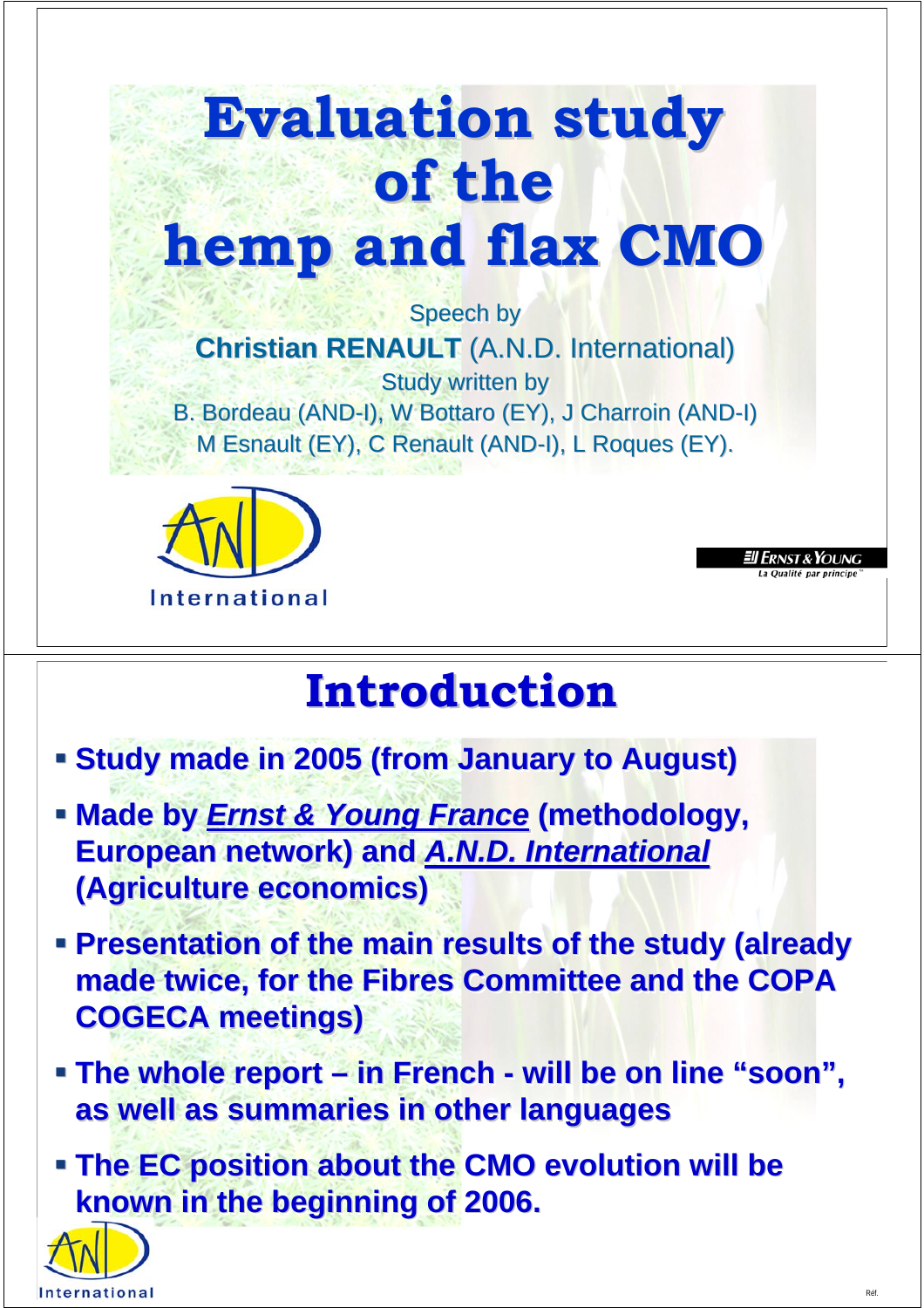### **Contains Contains**

- **1 Objectives of the evaluation study**
- **2 A description of flax and hemp industry 2 - A description of flax and hemp industry flax and hemp industry**
- **3 Markets 3 - Markets**
- **4 Interest of flax and hemp crops 4 - Interest of flax and hemp crops Interest of flax and hemp crops**
- **5 Perspectives 5 - Perspectives Perspectives**



## **1 - Evaluation study objectives - Evaluation study objectives Evaluation study objectives**

- **To determine pertinence, effectiveness and To determine pertinence, effectiveness and efficiency of measures of the flax and hemp efficiency of measures of the flax and hemp CMO** 
	- 9 **Specially since 2000 (new rules) Specially since 2000 (new rules)**
	- 9 **Following the 2000's regulation, European Following the 2000's regulation, European subsidies are to be over, during the exercise 2005-2006, for flax short fibres, hemp fibres and for flax 2006, for flax short fibres, hemp fibres and for flax cultivation in traditional areas (The Nederlands, Belgium, part of northern France).**
- **To constitute a analytical frame about the CMO, to help the Commission prepare the report for the Council.**

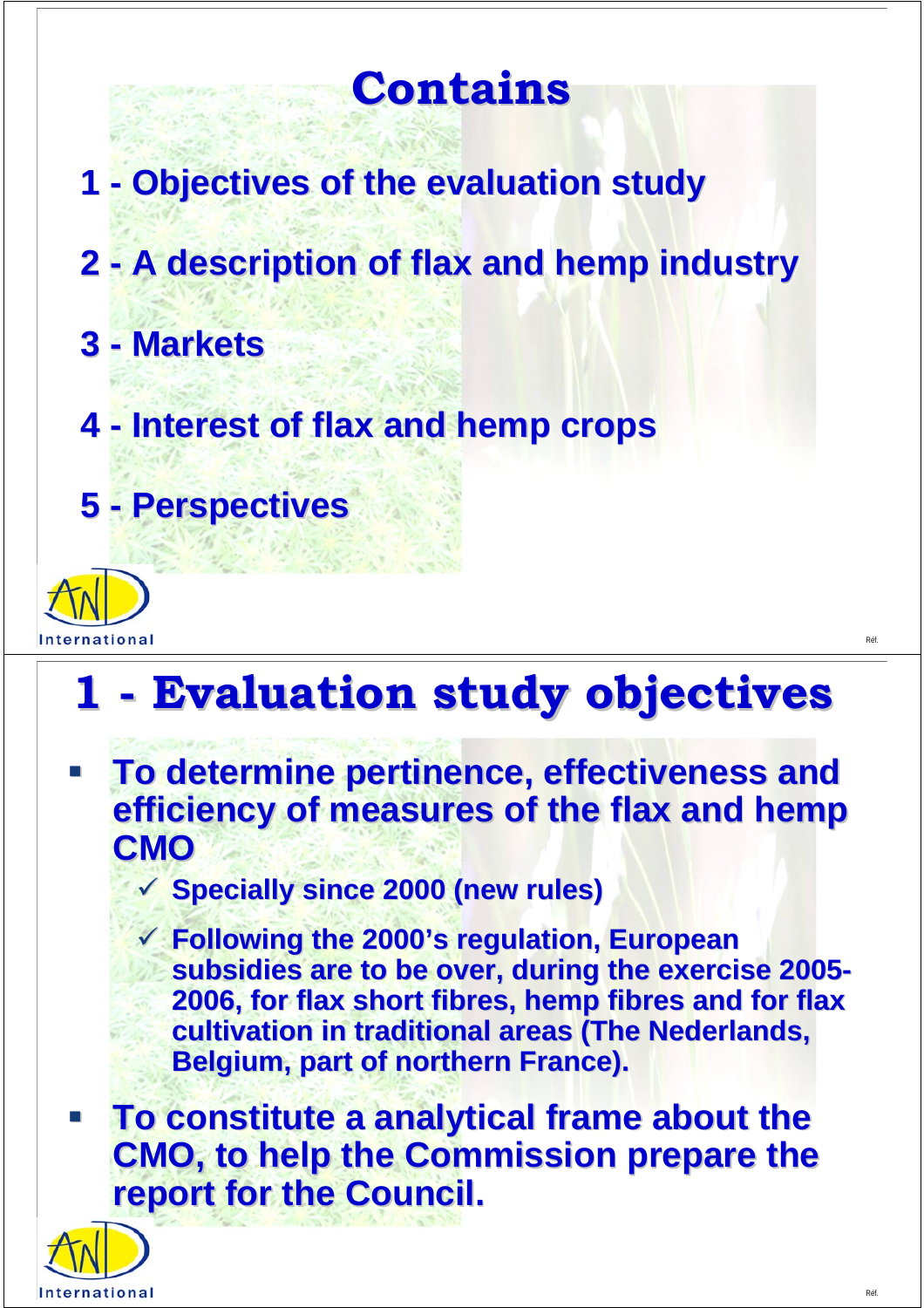# **2 – Key Figures (Flax and Hemp) 2 – Key Figures (Flax and Hemp) 2003 2003**

- **122 000 ha flax + 18 000 ha hemp in UE 25 122 000 ha flax + 18 000 ha hemp in UE 25 122 000 ha flax + 18 000 ha hemp in UE 25**
- **0,15% of main crops area in UE 15 0,15% of main crops area in UE 15 0,15% of main crops area in UE 15**
- **Flax :157 000 t long fibres and 84 000 t short Flax :157 000 t long fibres and 84 000 t short Flax :157 000 t long fibres and 84 000 t short fibres (UE 25) fibres (UE 25) fibres (UE 25)**
- **Hemp : 32 000 t short fibres (UE 25)**



## **2 – Key Figures (Flax and Hemp ) 2 – Key Figures (Flax and Hemp ) 2003 2003**

- **Almost 800 jobs in agriculture (4 times as much as 1 ha wheat) in almost 10 000 farms much as 1 ha wheat) much as 1 ha wheat) in almost 10 000 farms in almost 10 000 farms**
- **2 000 jobs (5 times as much as 1 ha wheat) in 2 000 jobs ( 2 000 jobs (5 times as much as 1 ha wheat) times as much as 1 ha wheat) in the first processing industry (UE15), in the first processing industry (UE15), in the first processing industry (UE15), in about one hundred companies about one hundred companies about one hundred companies**
- **Turnover : € 220 Millions ("two Turnover : € 220 Millions ("two Turnover : € 220 Millions ("two hypermarkets !") hypermarkets !") hypermarkets !")**
- **80% exported to third countries, without 80% exported to third countries, without 80% exported to third countries, without any questions any questionsany questions**

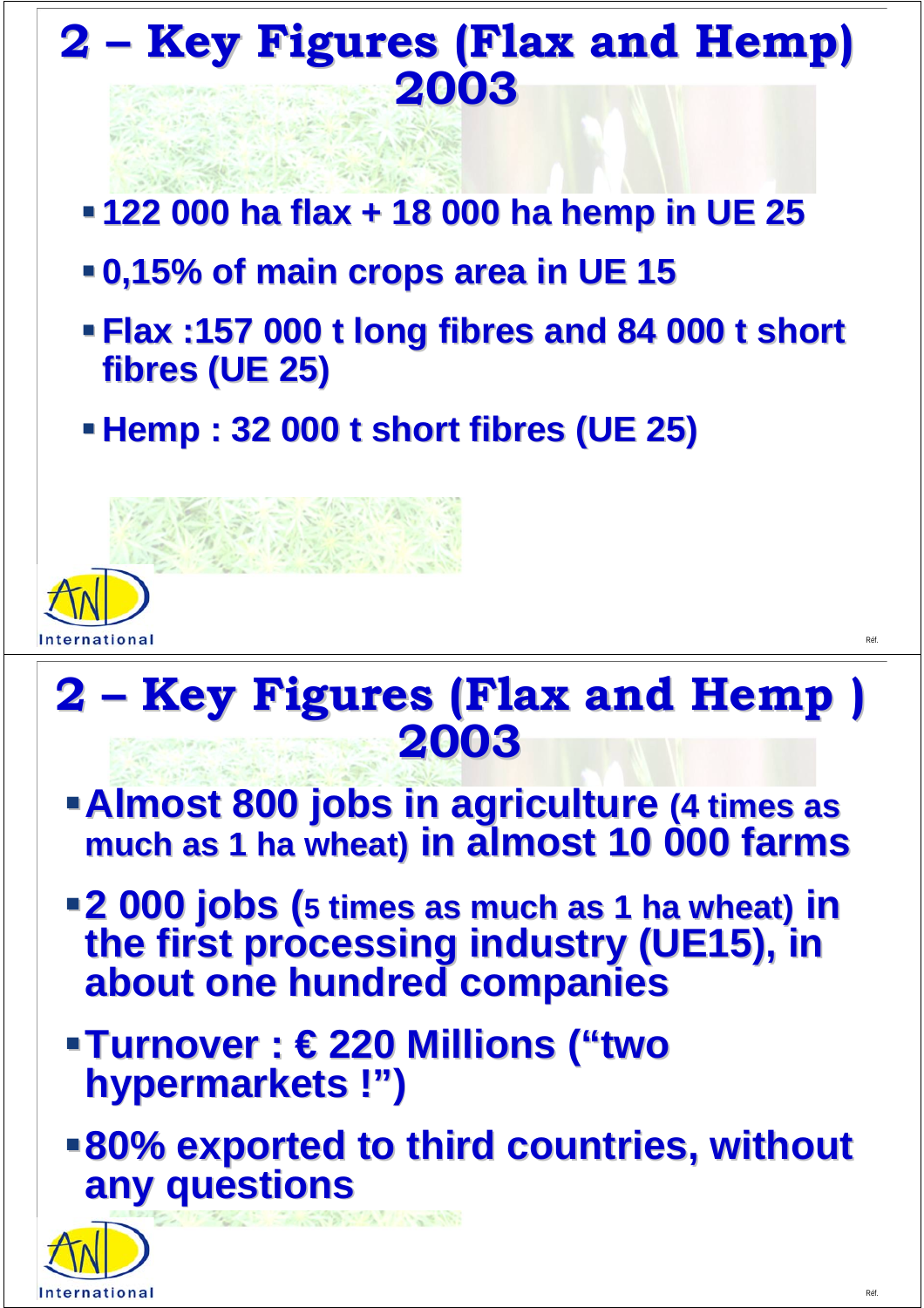# **2 - Evolutions since 2001 - Evolutions since 2001 2001**

- **There are no speculative surfaces There are no speculative surfaces There are no speculative surfaces anymore. anymore. anymore.**
- **Fibre production rose by 60%.**
- Exports to China are increasing by 10 Kt a year (Flax). **a year (Flax).**
- **"Technical markets" have risen by 20 Kt since 1999. since 1999. since 1999.**
- **Employment in agriculture and 1st processing industry rose by 14% a year. processing industry rose by 14% a year. processing industry rose by 14% a year.**



# **2 - Evolutions since 2001 - Evolutions since 2001 Evolutions since 2001**

**• Companies and farmers perform a good profit level , with strong differences, depending on level , with strong differences, depending on level , with strong differences, depending on years and regions : years and regions : years and regions :**

9 **Western MS have better results** 9 **Western MS have better results Western MS have better results**

**✔ Flax goes better, except in 2001 (bad weather) weather)**

**• Investment has been sharp (processing capacities rose by 40 Kt long fibres and 20 Kt capacities rose by 40 Kt long fibres and 20 Kt capacities rose by 40 Kt long fibres and 20 Kt short fibres (purification).** 

• 2<sup>nd</sup> processing : New projects have been<br>managed, others are to be launched. **managed, others are to be launched.**

**• UE expenses were reduced by 75% between 2000 and 2002 (from 210 to 51 Millions € – 2000 and 2002 (from 210 to 51 Millions € 2000 and 2002 (from 210 to 51 Millions € – arable crop subsidies included) arable crop subsidies included) arable crop subsidies included)**

International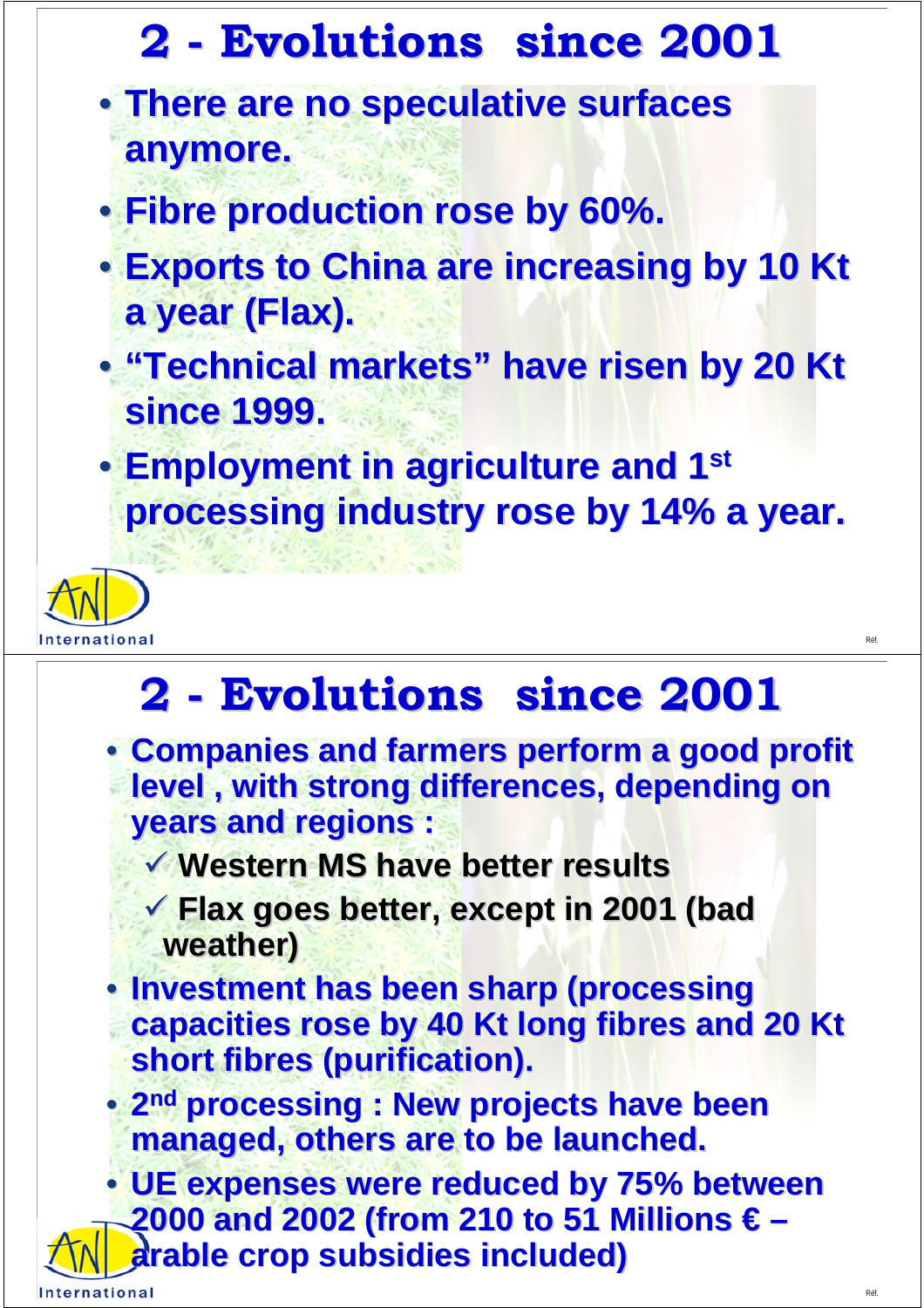#### Evolution of the production of hemp and flax straws since1970 (tons)



#### Evolution of the production of hemp and flax straws since1970 (tons)



rnational

Sources: National Authorities DG Agri, Eurostat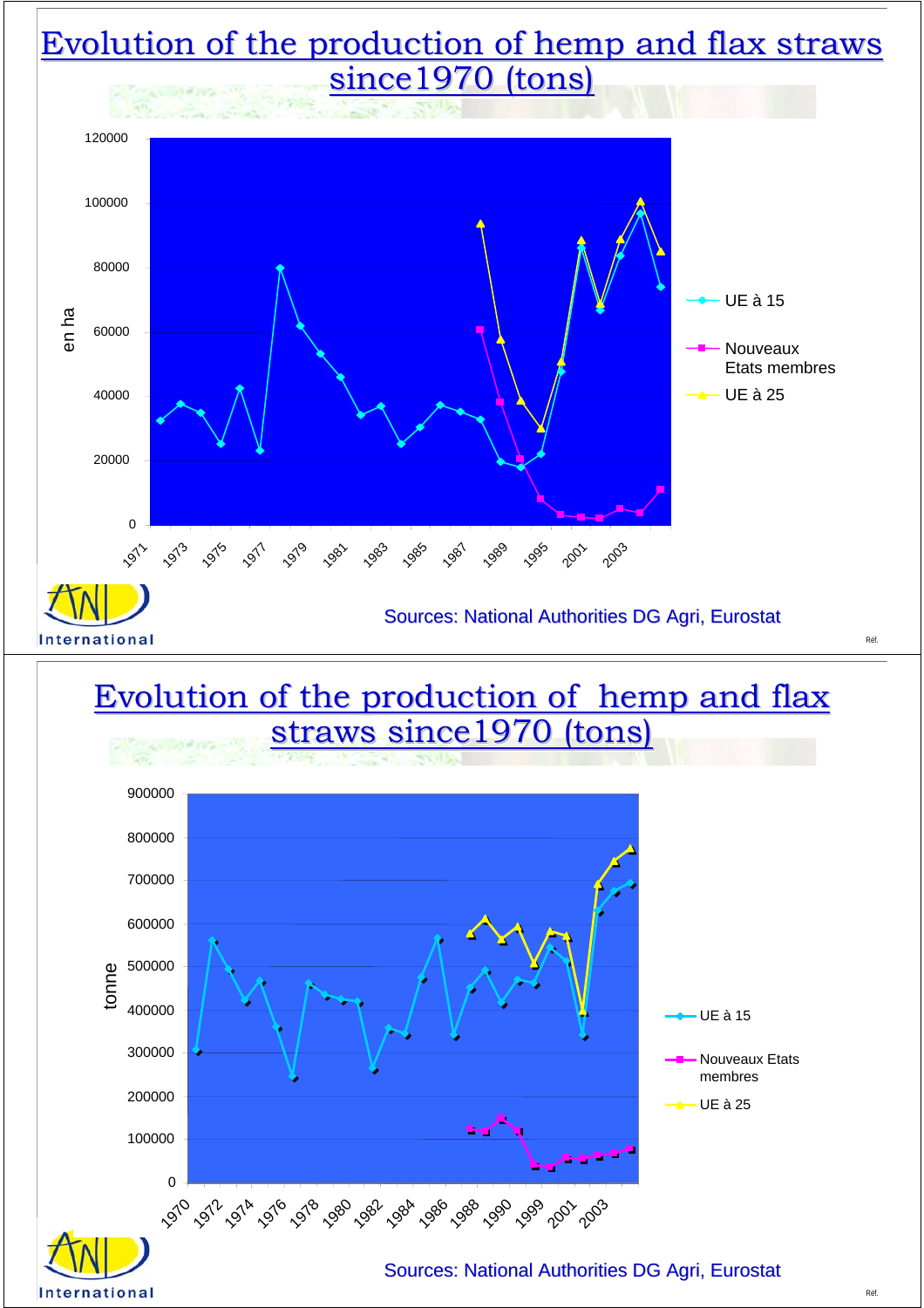## **2 - Production Localization - Production Localization**



### **2 - Production Localization - Production Localization**

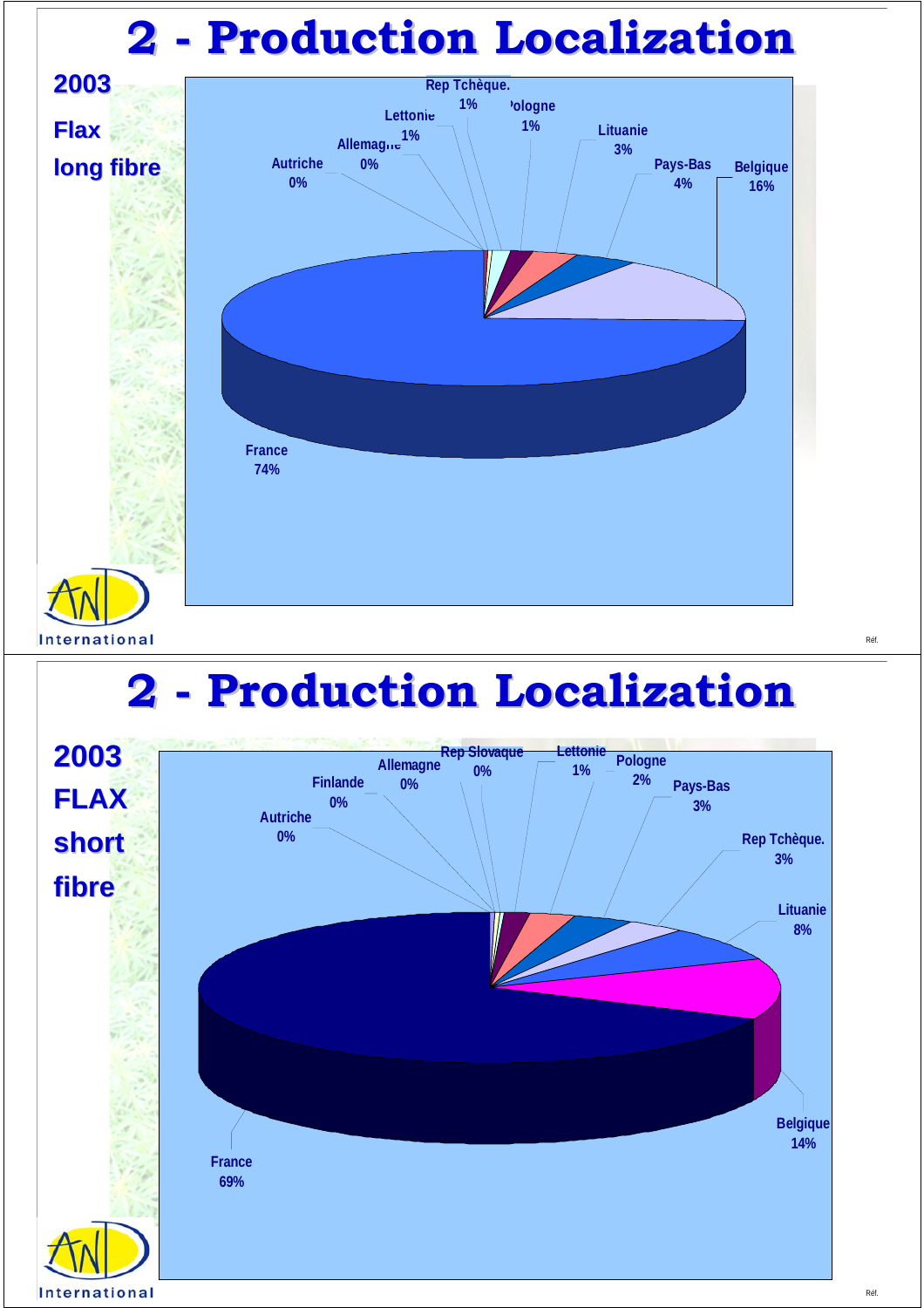# **2 - Production Localization - Production Localization**



#### **3 - Markets - Markets Markets**

#### **Textile and paper are still the main markets**

| <b>MARKETS 2003</b>                                                           | <b>Volumes (t)</b>                      | Prix $(4t)$ | Turnover (m€       | En $%$ |                                        |              |         |  |       |      |  |
|-------------------------------------------------------------------------------|-----------------------------------------|-------------|--------------------|--------|----------------------------------------|--------------|---------|--|-------|------|--|
| <b>Textile</b>                                                                | 144 821                                 |             | 193,8              | 89%    | $> 90\%$<br>export<br>70-80%<br>export |              |         |  |       |      |  |
| - dont fibres longues de lin                                                  | 115 321                                 | 1 593       | 183.7              |        |                                        |              |         |  |       |      |  |
| - dont fibres courtes de lin                                                  | 29 500                                  | 345         | 10,1               |        |                                        |              |         |  |       |      |  |
| Papiers spéciaux et techniques                                                | 45 206                                  |             | 11,9               | 5%     |                                        |              |         |  |       |      |  |
| - dont fibres courtes de lin                                                  | 24 500                                  | 170         | 4,2                |        |                                        |              |         |  |       |      |  |
| - dont fibres de chanvre                                                      | 371<br>20 706<br>2 7 5 0<br>1850<br>400 |             | 7,7<br>1,1<br>0,7  | 1%     |                                        |              |         |  |       |      |  |
| <b>Non tissés</b>                                                             |                                         |             |                    |        |                                        |              |         |  |       |      |  |
| - dont fibres courtes de lin                                                  |                                         |             |                    |        |                                        |              |         |  |       |      |  |
| - dont fibres de chanvre                                                      | 900                                     | 500         | 0,4                |        |                                        |              |         |  |       |      |  |
| <b>Composites</b><br>- dont fibres courtes de lin<br>- dont fibres de chanvre | 19 400<br>17 000<br>2 4 0 0             | 500<br>500  | 11,7<br>8,5<br>3,2 | 5%     |                                        |              |         |  |       |      |  |
|                                                                               |                                         |             |                    |        |                                        | <b>TOTAL</b> | 212 177 |  | 218.5 | 100% |  |

#### **75-85% 75-85% export export**

#### **New markets: New markets: New markets:**

- **Peveloping : nonwoven and composites for automotive industry ;**
- **Finding Stagnation Stagnation : insulating materials;**
- **Post R&D : injection plasturgy, building materials - Post R&D R&D : injection : injection plasturgy, building materials**

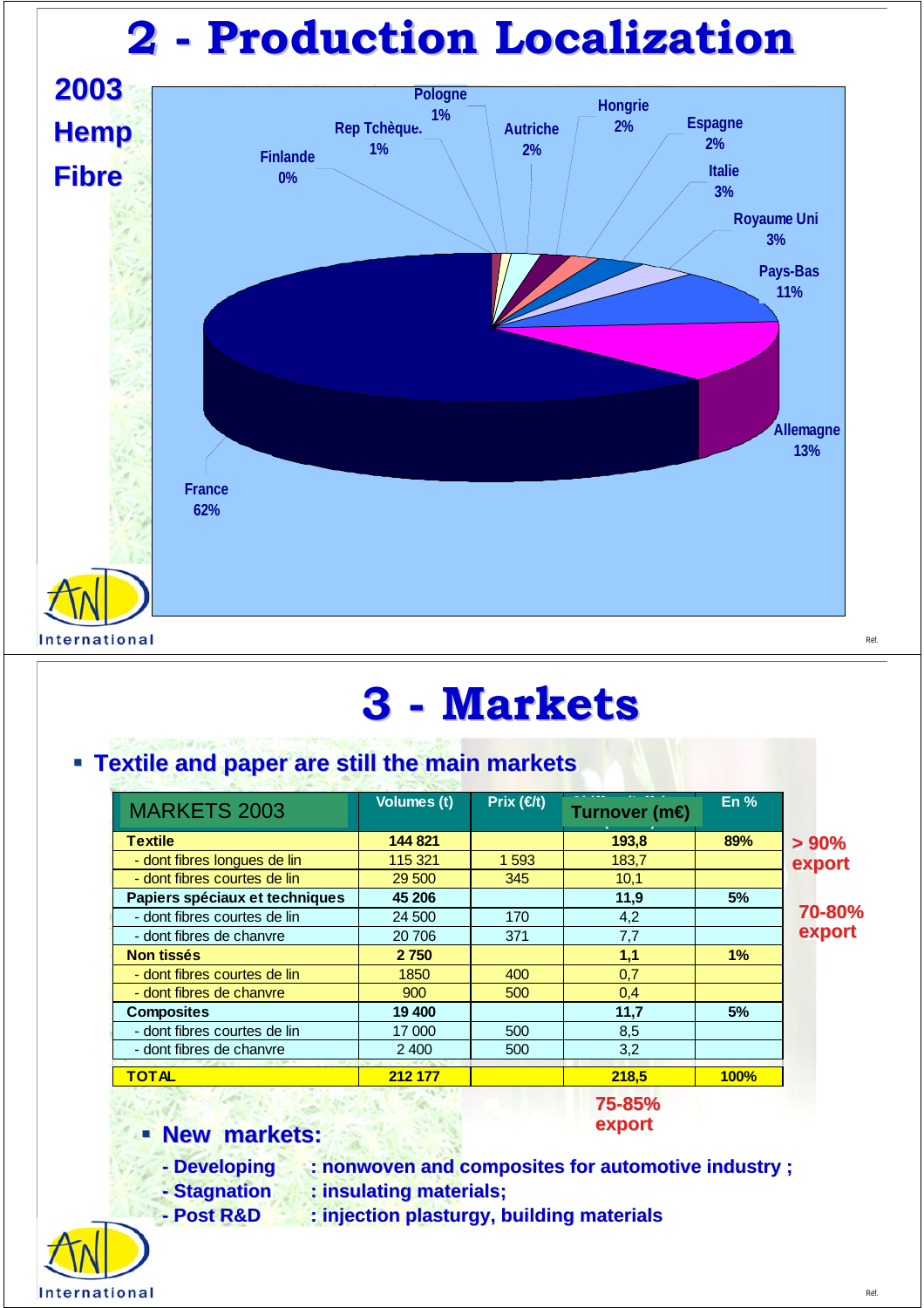## **3 Markets 3 Markets**

#### **Textile markets**

**Delocalization of spinning industry in China. This country has** stimulated EU exports. China industry permitted a cost reduction that **explains the growth of European and northern American markets for explains the growth of European and northern American markets fo explains the growth of European and northern American markets for flax textile products (shirts). flax textile products (shirts). flax textile products (shirts).**

#### **Papers Papers**

**European Industry wants flax and hemp fibres. Main markets are in** Asia. There are delocalization risks of this processing in the future.

**Ronwoven and composites for automotive industry Almost mature markets with a high degree of competition Almost mature markets with a high degree of competition Almost mature markets with a high degree of competition Customers (automotive) ask for strong guarantees on their purchases** 

- **Other products Other products products**
- *Insulation markets still depend on tax incentives.*
- **EXIDES 19 Innovations and "heavy" investments in semi-finished products in semi-finished products (compounds made out of natural fibres for injection plasturgy).**



#### **4 - Interest of flax and hemp crops Interest of flax and hemp crops Interest of flax and hemp crops**

- **Positive effects on environment** 
	- **Less input / hectare than the others crops**
	- **Positive Life cycle assessment vs. Substitution materials materials materials**
	- **Better sanitary impacts than synthetic fibres (glass) Better sanitary impacts than synthetic fibres (glass) Better sanitary impacts than synthetic fibres (glass)**
- **Positive effects on employment** 
	- **Key crop in farms in the main areas of production Key crop in farms in the main areas of production Key crop in farms in the main areas of production**
	- **Rural jobs in first processing industry**
	- **Jobs in UE in second processing industry (paper, technical applications technical applications technical applications**
- **Export to third countries (fibres, semi finished products ) products ) products )**